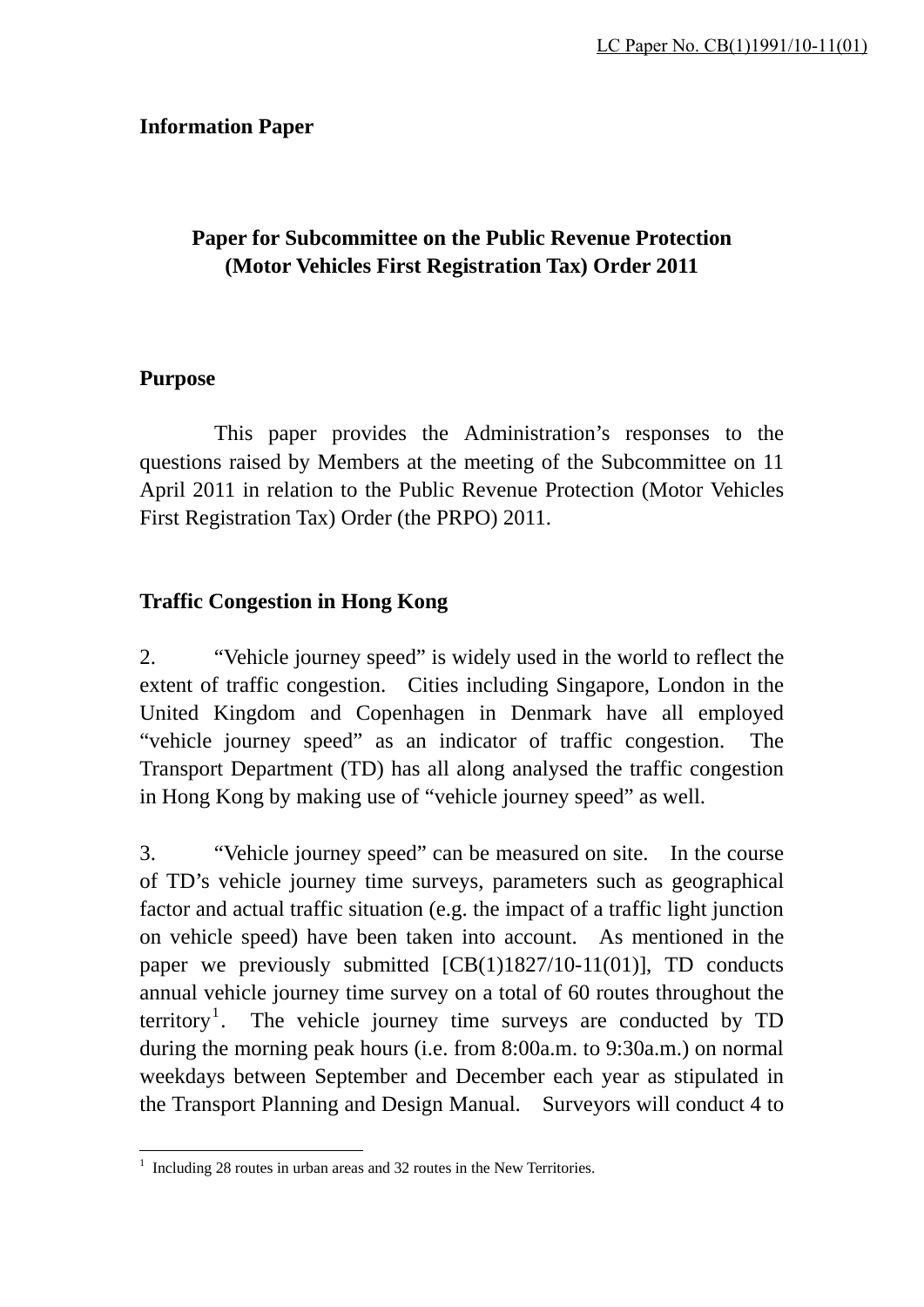8 surveys for each selected route to measure the travelling time between pre-determined checkpoints along the route. The survey result will be used to derive the regional and territorial average "vehicle journey speeds". To ensure that the survey results accurately reflect the real situation, TD will arrange for additional re-runs if the vehicle journey speed is affected by any road works or traffic accident at the time of the survey. As suggested by the survey records from 2008 to 2010, none of the roads involved in the vehicle journey speed surveys has its speed limit lowered due to road works. Members may refer to Annex I to the paper CB(1)1827/10-11(01) for the vehicle journey speeds of the major roads of Hong Kong over the same period.

4. In the 10 years between 2001 and 2010, the total road length of Hong Kong had increased by 8.6%. Over the same period, the sizes of the vehicle fleet and private car fleet had expanded by about 15.7% and 21.8% respectively, while the numbers of franchised buses and goods vehicles had recorded a drop of  $9.4\%$  and  $2.8\%$  respectively  $2$ . According to TD's statistics for January 2011, there were over 7.2 million trips making use of land based public transport (excluding railway) everyday. The negative impact on public transport brought about by traffic congestion should not be overlooked.

## **Imported used private cars and home-delivery private cars**

5. According to the Motor Vehicles (First Registration Tax) Ordinance (Cap.330), all private cars imported for first registration in Hong Kong, be it imported used private cars or home-delivery private cars registered in the name of the importer in a place outside Hong Kong before its importation, have to be declared to the Customs and Excise Department (the Customs) as required by the  $law<sup>3</sup>$ , and pay the first registration tax (FRT) based on the taxable value assessed by the Customs.

1

 $2$  From 2001 to 2010, total no. of vehicles had increased from 525 376 to 607 796; among which no. of private cars had increased from 340 568 to 414 966, whereas no. of franchised buses had dropped from 6 320 to 5 729 and goods vehicles from 112 585 to 109 416.

 $3$  When submitting the declaration form to the Customs, importers have to submit the following documents:

<sup>(</sup>a) Manufacturers' and dealers' invoices or payment receipts (if available).

<sup>(</sup>b) Insurance certificate/receipt (if available).

<sup>(</sup>c) Shipping documents (Bill of Lading, Air Waybill, Packing List, etc.).

<sup>(</sup>d) Original registration documents (for used vehicle only).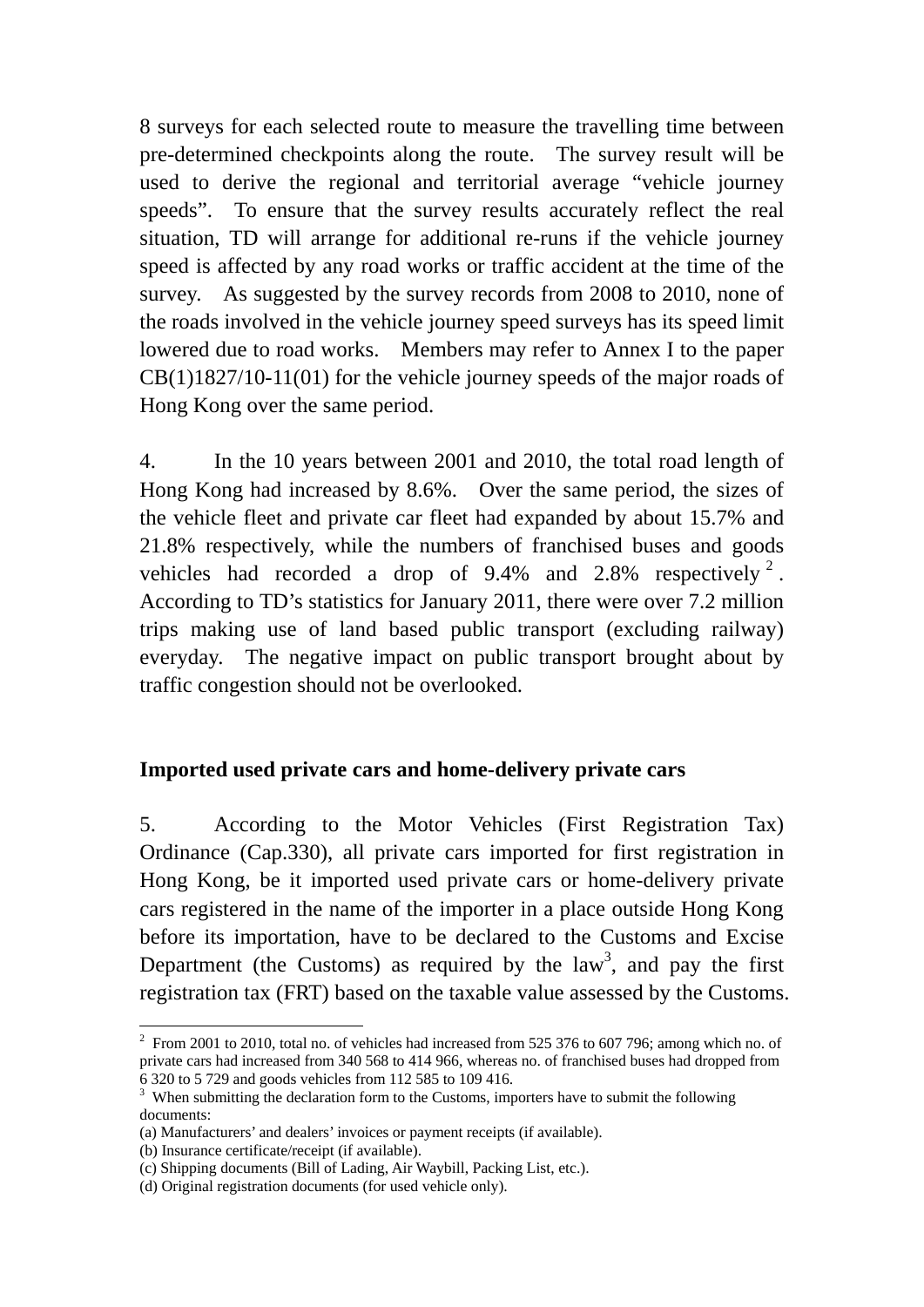Among the 9 412 imported used private cars and home-delivery private cars first registered in 2010, 84% came from Japan, 15% were from Europe, and less than 1% were from the United States. These figures reveal the demand of Hong Kong for the private cars in question under the prevailing market situation. The breakdown of the imported private cars in question by taxable value in the past 5 years is at **Annex**.

6. TD will calculate and collect FRT in respect of home-delivery private cars, based on the taxable value assessed by the Customs, in accordance with the requirements under the Motor Vehicles (First Registration Tax) Ordinance (Cap.330). Under the existing law, importer of a home-delivery private car can either be a natural or legal person. With respect to the circumstances of each application, the Customs will obtain the necessary information from the importer to ascertain his or her identity as well as the information relevant to the imported private car in question for carrying out tax assessment. Making false or inaccurate declaration in relation to a home-delivery private car is liable to a fine of \$500,000 and to imprisonment of 12 months as provided in Section 4I of the Motor Vehicles (First Registration Tax) Ordinance (Cap.330).

## **Other suggestions**

7. There are other suggestions in respect of the Administration's proposal to increase FRT for private cars. We are of the view that any suggestion has to be consistent with the premise of containing vehicle growth so as to match with the measure and policy objective of the Administration, otherwise the intended effect of the Administration's proposal would be undermined. Also, any suggestion should not lead to loopholes in the law or administrative confusion.

# To increase the FRT concession for environment-friendly petrol private cars

8. At present, environment-friendly petrol private cars are entitled to a 30% FRT concession with a cap of \$50,000. Such measure effectively encourages persons with genuine need to purchase a new car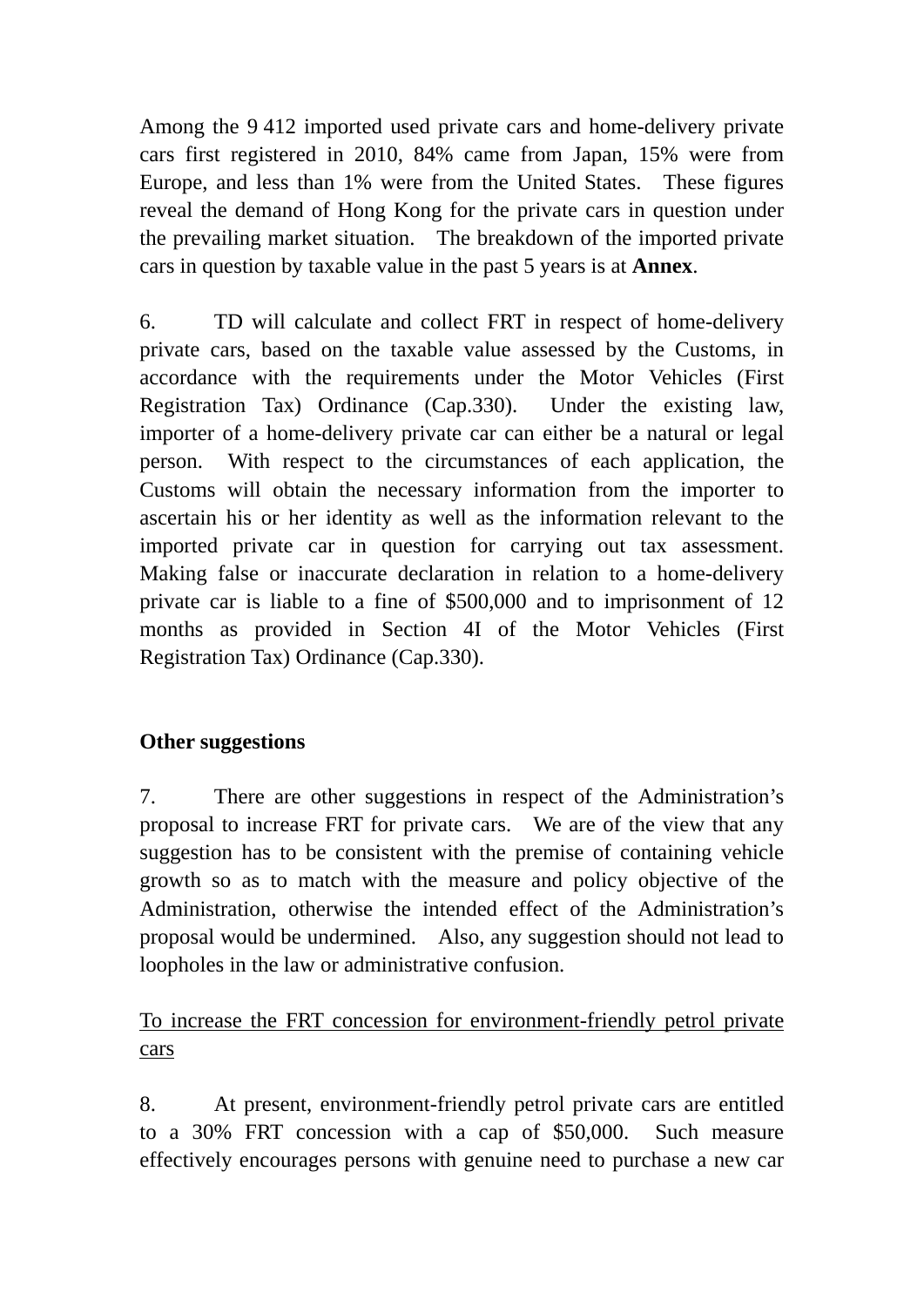to opt for an environment-friendly petrol private car which is less polluting. We encourage people to make use of public transport as far as possible, which can reduce roadside air pollution and at the same time ease traffic congestion. Containing the growth in private cars will also help reduce the emission of the overall vehicle fleet, improve air quality and reduce green house gases such as carbon dioxide.

9. Any increase in the concession for environment-friendly petrol private cars has to be consistent with the principle of containing vehicle growth. This suggestion has to be carefully considered to strike a balance between containing vehicle growth and environment protection.

Incentive scheme for scrapping of old private cars

10. From the traffic management perspective, if vehicle owners scrap their old private cars and replace them with new ones, the number of private cars will not be reduced and not in consistency with the principle of containing vehicle growth.

11. From the environment protection angle, the major source of roadside air pollution in Hong Kong is diesel commercial vehicles, accounting for about 95% and 88% of the total vehicular emission of respirable suspended particulates (RSP) and nitrogen oxides (NOx) respectively, which are the two main air pollutants at the roadside. Private cars only contribute to 1% and 5% of the total vehicular emission of RSP and NOx respectively. Furthermore, the overall age of private car fleet is also relatively young at present. Over one-third of the private cars in Hong Kong comply with Euro IV emission standard, and another one-third meet Euro III emission standard. As such, the existing incentive scheme for car replacement only covers replacing old diesel commercial vehicles.

12. If concession is provided for those who replace their scrapped private cars with an environment-friendly private car, it may turn out to be subsidising existing vehicle owners for car replacement. Those intended only to scrap their old private car without replacement may opt for a new private car as a result of the incentive provided. We have to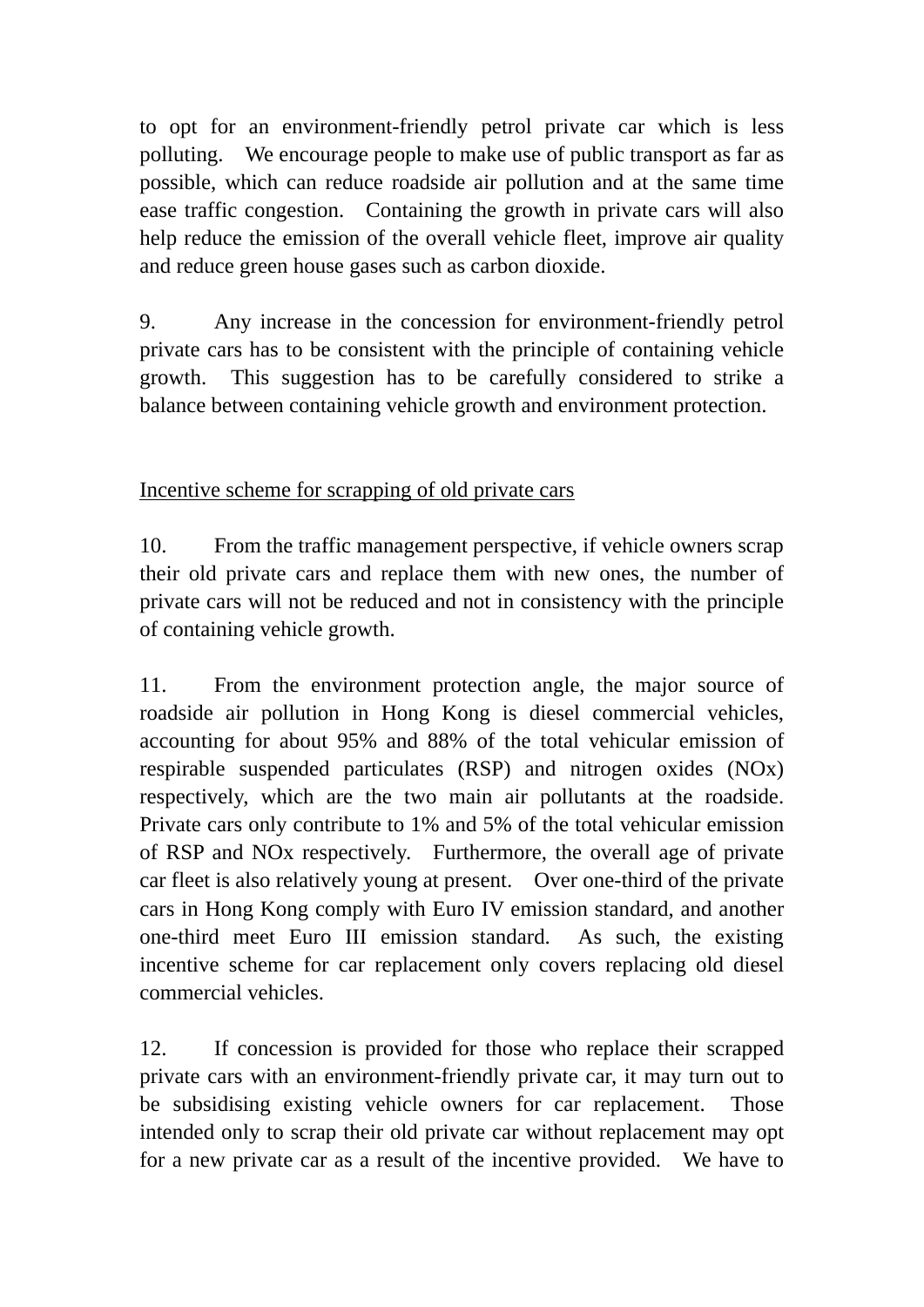carefully examine whether this suggestion complies with the principle of containing vehicle growth.

## Vehicle licence for restricted use of private cars during non-peak hours

13. There is a suggestion that Hong Kong may model on Singapore to introduce a vehicle licence that only enables a private car to be used in non-peak hours. To encourage vehicle owners to switch to such licence, the licence fee or tax payable has to be more attractive than that for private cars with a full vehicle licence. When compared with Singapore, the tax imposed on a new car is relatively simple and the tax rate is comparatively low in Hong Kong. There exists little room for concession which may be ineffective in persuading drivers to switch to the vehicle licence for non-peak hours only. On the contrary, if such vehicle licence is appealing, it may lead to an undesirable result of inviting non-private car owners to purchase private cars, which stimulates private car growth and is inconsistent with the policy of containing vehicle growth. Apart from that, the number of registered vehicles is restricted in Singapore, which is different from Hong Kong. As such, this suggestion may not be applicable to Hong Kong.

# Exemption for vehicles pre-ordered before the Public Revenue Protection (Motor Vehicles First Registration Tax) Order 2011 took effect

14. All vehicles registered for use in Hong Kong have to pay FRT when they are first registered in accordance with the effective FRT rates at the time of the registration. It has been the practice for FRT adjustments in the past that the new rates applied to all vehicles which had not been registered at the time when the changes took effect.

15. In practice, the main difficulty with granting exemption for pre-ordered vehicles would be on verification of the specific date when the transaction or the deposit was made, as documentary proof may not be available in all cases for verification purpose (especially for parallel imported private cars). The proposal may hence be vulnerable to abuse.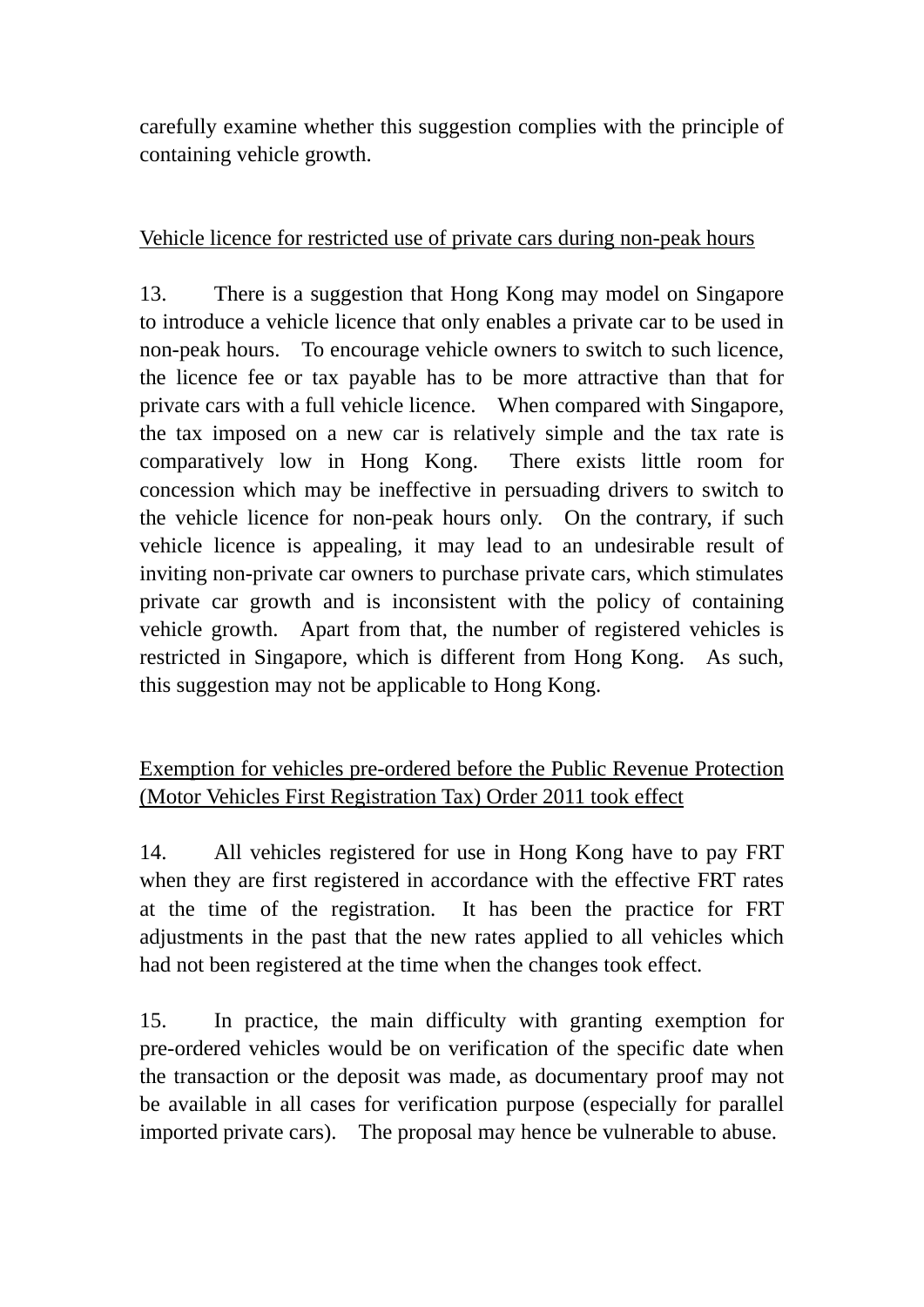16. The same issue has been deliberated at the LegCo in 2003. Having noted the consequences of granting such exemption, and considered that most of the transactions had already been completed, the Bills Committee at that time agreed to maintain the existing practice since the exemption may cause undue inconvenience to the trade. We are of the view that such analysis is applicable to the current proposal of FRT increase.

17. Besides, the Motor Traders Association of Hong Kong (the MTA) pointed out in its supplementary information paper [CB(1)1827/10-11(03)] that there are 6 057 private cars that were sold by its members but yet to be registered before 23 February 2011. The 4 917 private cars mentioned in our paper submitted previously [CB(1)1780/10-11(03)] refer to the private cars first registered between 11a.m. of 23 February 2011 and 31 March 2011, among which some could be the private cars included in the statistics provided by the MTA, parallel imported private cars, imported used private cars, etc.

18. We would like to reiterate that any suggestion has to be consistent with the principle of containing vehicle growth and should not lead to any loophole in the law or administrative confusion.

**Transport Branch Transport and Housing Bureau April 2011**